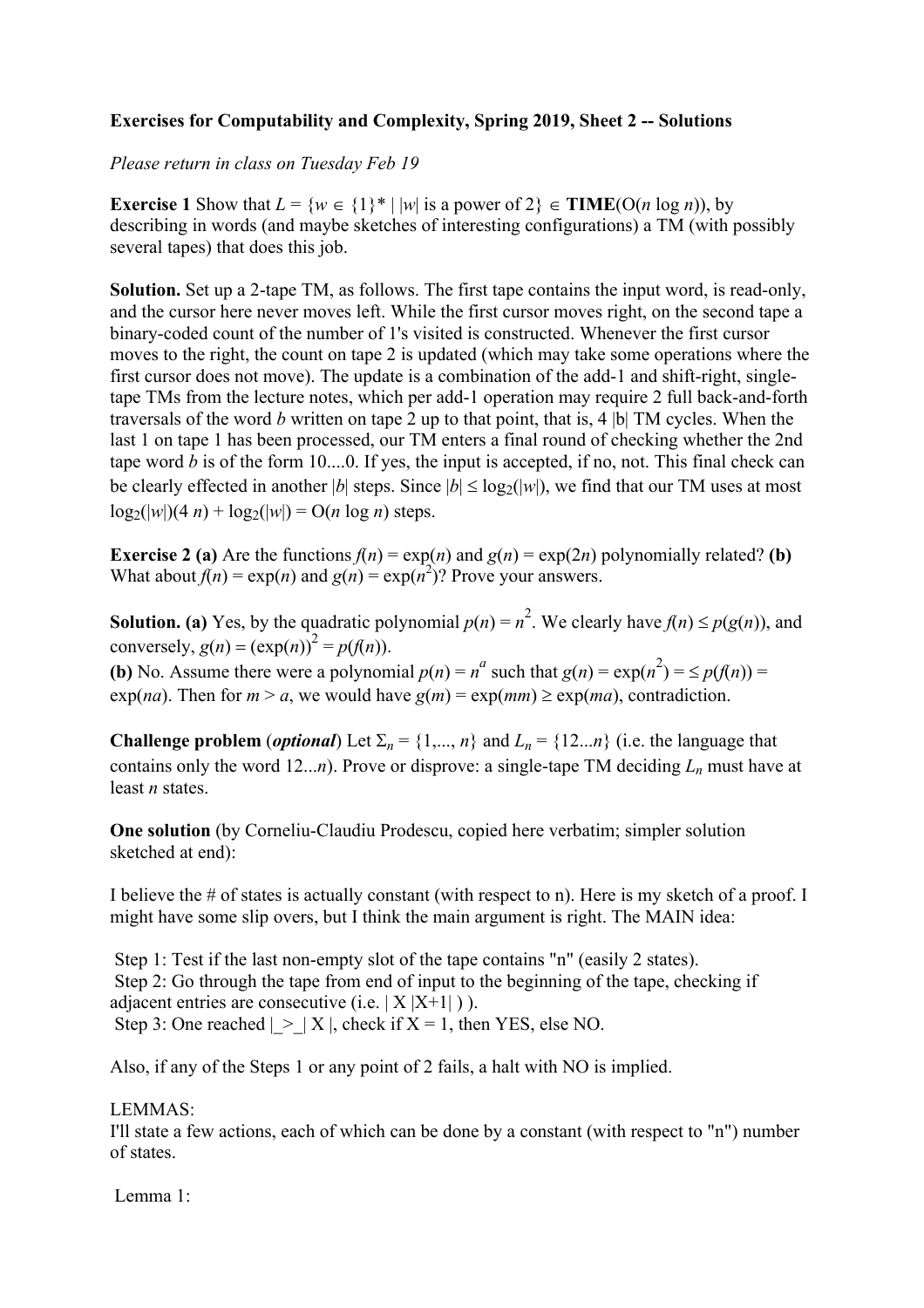We can shift a cell item left or right by one cell (the acceptor cell was empty before). Ex:  $|X|$   $| \Rightarrow |X|$ 

Dem:

 We'll use a decrement and an increment state to basically move X one by one. Here is a sketch of the transitions of these states (We start in DecrState and finish in "Some next state"):

 IncrState: - symbol  $k \implies k+1$ , L, DecrState  $-$  symbol  $\implies$  1, L, DecrState DecrState: - symbol  $k \Rightarrow k - 1$ , R, IncrState - symbol  $1 \implies$ , R, Final IncrState Final IncrState: - symbol  $k \implies k+1$ , L, Some next state - symbol  $\implies$  1, L, Some next state

Lemma 2:

 We can compare adjacent values for "consecutivity" Ex:  $|X|Y| \implies | \quad |$ , if Y = X + 1  $\Rightarrow$  Halt with NO otherwise

Dem:

We'll use a state to increment X (if it is "n" we halt with NO) and then start a Decrement left, Decrement right race (using 2 states) until one (or both) are blank and proceed accordingly.

We are going to use some additional states to couple the events, but this will clearly be still constant.

Lemma 3:

 We can do a "double move" of a cell value into two adjacent empty cells Ex:  $|X|$  |  $| \Rightarrow |X|X|$ 

Dem:

 This will be similar to Lemma 1, just that we'll use 1 decrementer, 2 incrementers and another dummy state to bring back the cursor to position 1. An additional number of 2 states may be necessary to bring back the cursor to pos 1 in the end, but the number remains constant.

BACK to the MAIN IDEA:

Phase 1 is easy:

One state walks blindly until an is encountered and then moves one Left and goes to state 2.

 State 2 halts with NO if the input is not "n" and otherwise the cursor is moved to the Right and phases 2-3 start.

Phase 2 and 3 will be described using the lemmas:

We will be generally in the position:

... | X | Y |\_\_\_|\_\_\_| ....